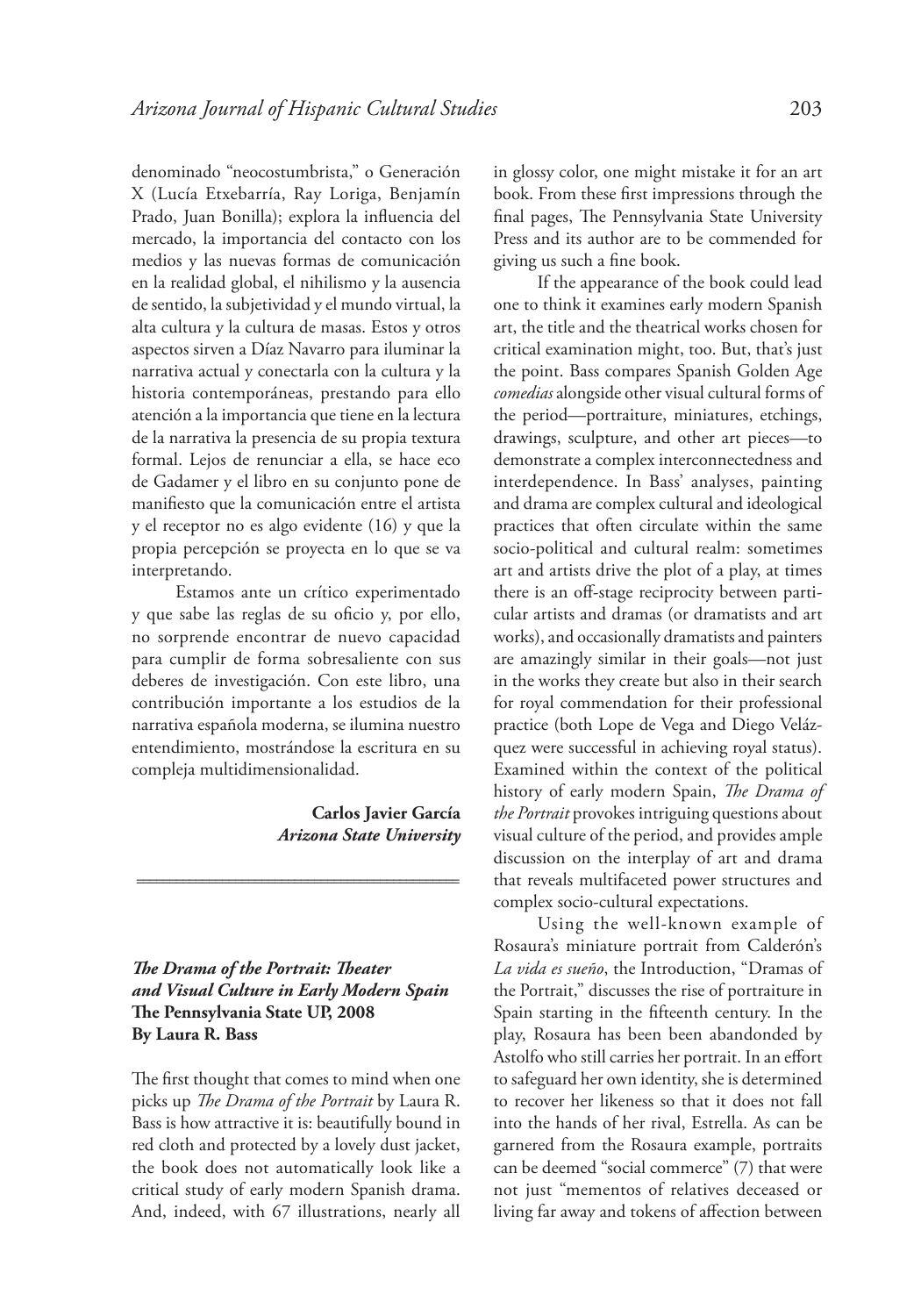friends and family members" (8). Indeed, as Rosaura's case indicates, the portrait is linked to questions of identity and independence since, as Bass points out, having one's portrait painted marked the height of riches and status, but also became a commercial means of sustenance for some unprincipled painters and buyers: "The risks inherent in the painted likeness of a person are what fuel the majority of the dramas of the portrait of the seventeenth-century Spanish stage, as portraits are misapprehended, surreptitiously painted, reduplicated, and often circulated without the sitter's knowing" (8). Just as paintings (both in miniature and full-length) in early modern period could display a negative connotation that detracted from the value of the sitter, so too could they act as a harmful force in the plot of some Golden Age plays.

Chapter One, "Visual Literacy and Urban Comedy," examines Lope's *La dama boba* grounded in discussions of coinage and monetary policy in sixteenth and seventeenth-century Spain. Bass begins her analysis of the play by describing the nature of portraiture among the wealthy in Madrid. As she indicates, portraits were often displayed in the homes of the wealthy, in smaller formats they were exchanged in marriage negotiations before the prospective spouses met, and they also were tokens of devotion between family and friends (13). The analysis of portraiture in *La dama boba* revolves around Finea's misunderstanding about the physical nature of her future husband: when her father gives her a card containing a portrait in half-length, she thinks he is half a man, legless. Bass maintains that Finea's inability to understand the value of art, in this case of the portrait of her suitor, matched what was happening in early modern Spain, particularly commercial centers such as Madrid, Barcelona and Seville. Up to this point in time, portraiture was reserved for the nobility, yet with a burgeoning commercial class all sorts of men and women desired to have their own portraits painted, providing business for all sorts of painters. For the high born, this evolution resulted in a general diminished value of portraiture. As Bass points out, in the case of early modern Spain and in Lope's play "the lesson is that money cannot buy a discriminating eye" (16). While the chapter begins and ends discussing early portraiture and its appearance in *La dama boba*, most of the chapter is devoted to the on-going *vellón* currency fluctuation saga and other monetary issues that played out during Lope's lifetime. And indeed much of the material for this chapter was drawn from a previously published article on the subject. As such, the relationship to portraiture in *La dama boba* can sometimes seem forced. This is not to say, however, that the historical background and analysis of the play are not fascinating. Quite the contrary; the interplay of materialism and royal policy, portraiture as currency is quite interesting.

Chapter Two, "Stolen Identities," features a discussion of Tirso's *El vergonzoso in Palacio* in which a cross-dressing Serafina falls in love with her own portrait which had been secretly painted while she rehearsed for a play. The thrust of the chapter is a comparison between what Bass deems "God's prerogative to create human likeness" (10) and contemporary social fears about the ability of theater and portraiture alike to usurp that capability. Along the way, she draws on writings by period *arbitristas*, essayists and other critics who believed that female-tomale cross-dressing to be contemptible practices, especially since it appropriated the man's right to be "male." Indeed, Tirso is known to have been exiled from Madrid for plays that featured just those sorts of practices. Much of the portraiture analysis in conjunction with Tirso's play is related to questions of dress and costume: "Just as Tirso foregrounds the role of costume in the fabrication of the theatrical persona, so too he gives it a leading role in the composition of the portrait sitter" (59). Subsequent study, then, features a look into the art of depicting dress in royal portraits, and the distance that can result between the subject and the image.

Sometimes paintings make their way into the plot structure of *comedias* and drive the entire argument. Chapter Three, "Blood Portraits," features a contextual discussion of how paintings and other visual object were used in early modern Spain to legitimize and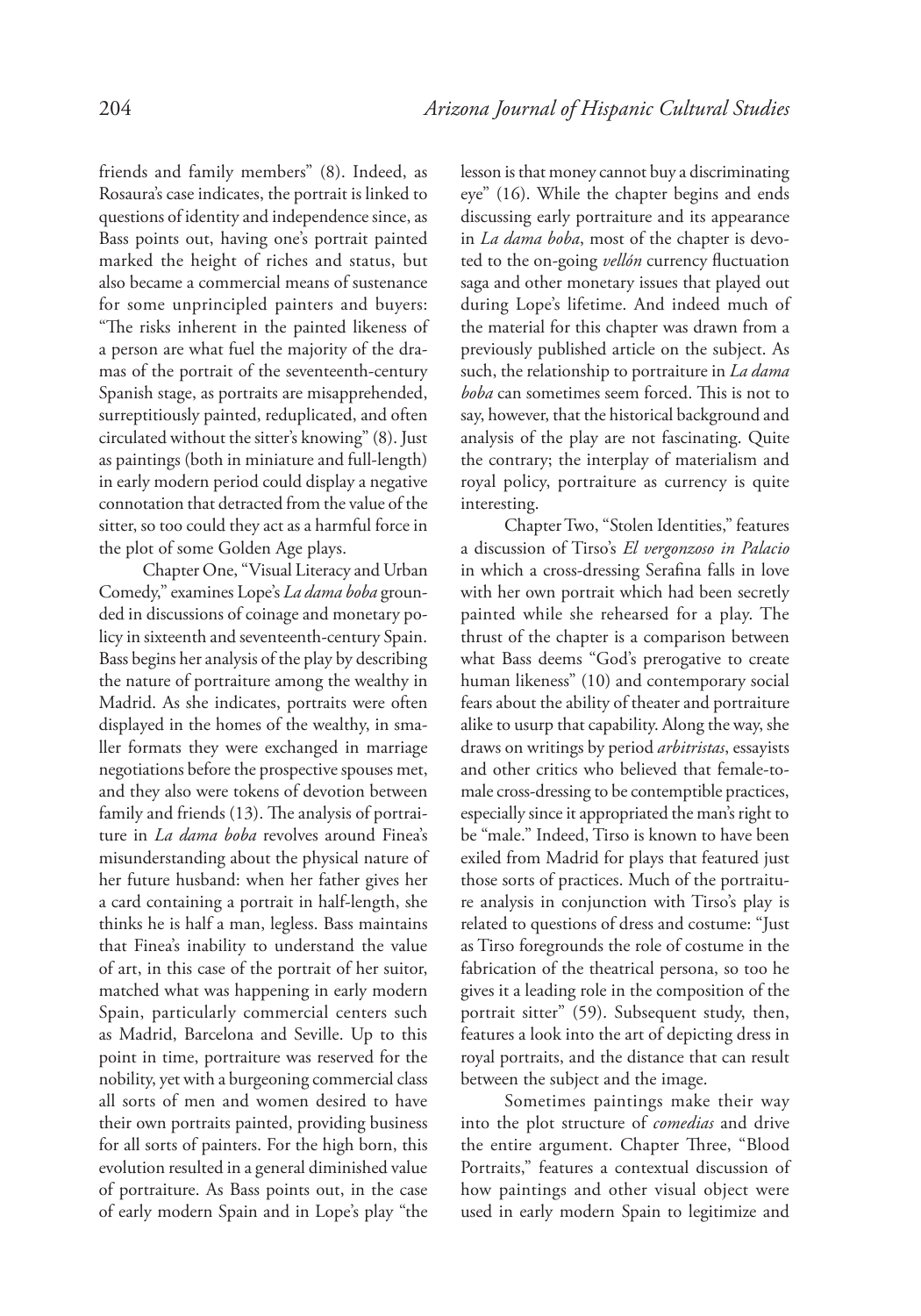naturalize the sovereignty of the sitter on the basis of an artistically-created likeness (63). Bass argues that "royal portraits often served to project dynastic continuity" (64) in such a way that even children were viewed as "'portraits of their parents and ancestors, not necessarily as much in terms of physical resemblance as in character" (64). As such, artistic pieces were destined to project a family's specific temperament, nature or disposition as well as point to their future family continuation, all the while looking back at their past genealogy. Within this discussion, Bass inserts an examination of Calderón's *El Pintor de su deshonra*, one of his three so-called wife-murder dramas. When the husband-painter Juan Roca discovers his wife, Serafina, in the arms of a rival, he kills them both in an effort to restore his honor. Bass admits the Spanish honor code has something to do with the final tragic outcome of the play, but she instead looks to the husband's inability to accurately and faithfully represent her image in paint which represents his incapability of actually possessing her physically: "Calderón's drama builds on the same conceptual linkage between portraiture and reproduction (social, economic, and biological) that informed the group portraits included in many patents of nobility. However, the promise of ongoing bloodlines on which those portraits were premised is here shattered in the final 'picture in blood' that Juan Roca 'paints' with his pistols" (77).

In Chapter Four, "The Powers and Perils of Doubles," Bass describes how portraits, especially during the reign of Philip IV, were used as much by the king as by his chief minister, or favorite, to publically "project his omnipotence and summon and buttress the loyalty of his subjects" (79). What is most intriguing is the length to which the Conde-Duque de Olivares went to nearly appropriate the king's power by subscribing his own image into a number of artistic pieces supposedly dedicated to showcasing the monarch's power and prestige. The favorite's misappropriation of power and its effect on the state is not only seen in a series of paintings but also in a number of plays from the period by Lope, Calderón and Tirso. Bass' discussion of

the issues regarding royal portrayal centers on Calderón's *El mayor monstruo del mundo* which pits competing suitors, the Roman emperor Octaviano and Herod, his political rival, against one another for the love of Herod's wife, Mariene. Here the miniature portrait coveted by Octaviano foretells a tragic ending and when the two rivals confront each other, it is a full-length painting of Mariene that falls between them, just in time to intercept the dagger thrown by Herod: "The emperor's life is saved, while Mariene's, reflected in the portrait, quite literally hangs in jeopardy" (87). The next time the two men confront one another, Herod's dagger instead finds his wife and her death is held as an affirmation of the sacrificial role played by the queen in early modern Spain: "While the figure of the Queen is sacrificed in the end, a victim of the rivalry born of mimetic excess, in these moments Calderón reminds the audience that she is a legitimate sovereign, the Queen of Jerusalem in her own right, and a perfecting mirror to the true emperor. Like the royal women of Habsburg Spain, she is the necessary pendant to the king" (99).

Based on an exploration of the many paintings of dwarfs and the mentally handicapped by Velázquez and other painters, Chapter Five, "Framing the Margins on center Stage," studies the stage performances by Juan Rana, the most celebrated comedic stage actor in seventeenthcentury Spain alongside his only known portait: "Protagonists in a complex dynamics of margins and center, plays of contrastive and deforming reflections, the multiple workings of the dwarf and jester paintings—most especially Velázquez's—are also those of the Juan Rana portrait interludes" (112). Bass examines Rana's performance in Agustín Moreto's *El retrato vivo*, in which the actor appears on the stage holding up a picture frame, believing he is a live painting. Bass first shows how life-like portraiture was used as a stand-in for the king and other nobles at particular socio-political events suggesting how the absent can become present. But, as Juan Rana plays it, the entremés makes the present become completely absent, creating a literalizing but carnivalesque situation (112) that is both comedic but also quite telling of how